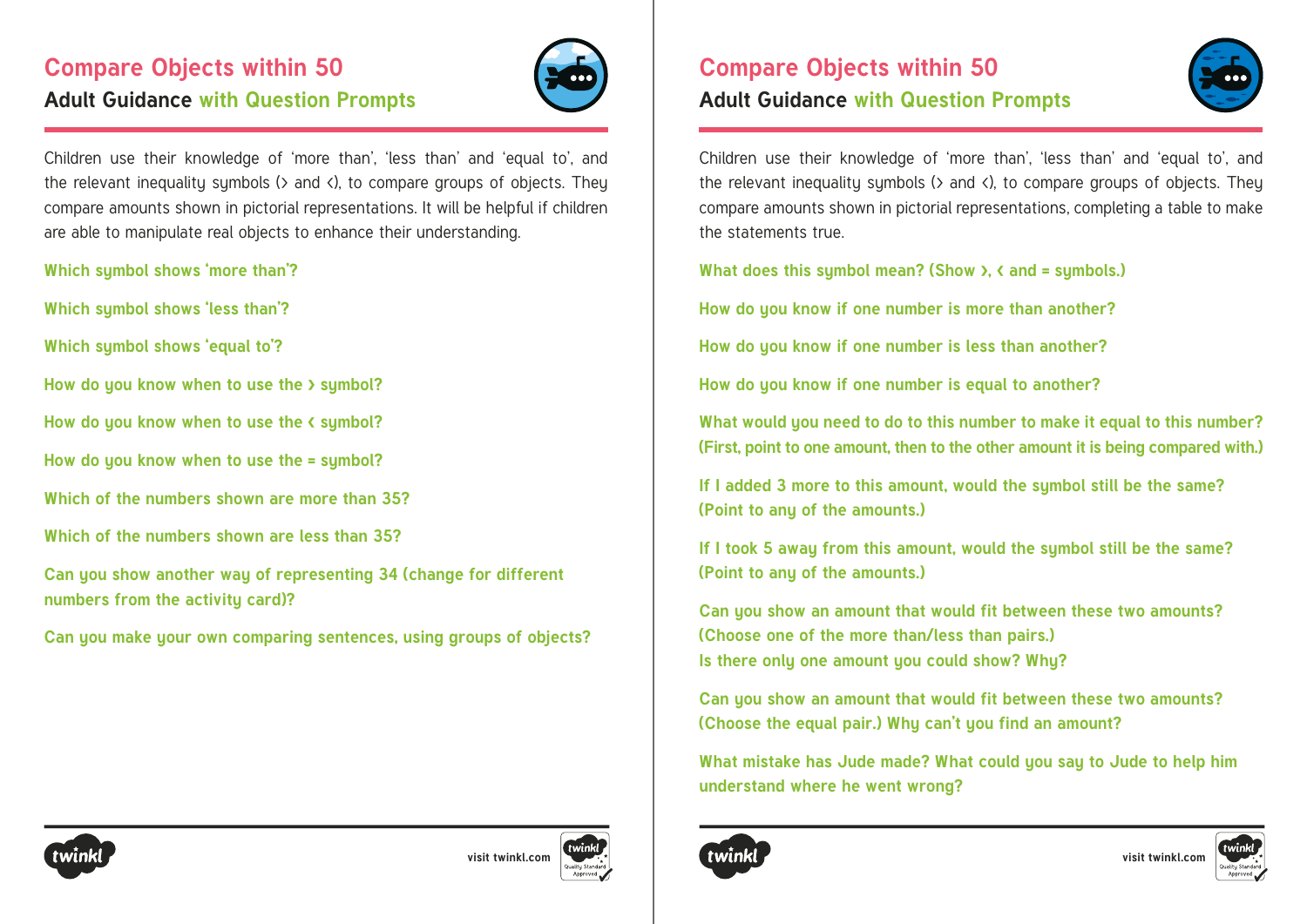# **Compare Objects within 50 Adult Guidance with Question Prompts**



Children use their knowledge of 'more than', 'less than' and 'equal to', and the relevant inequality symbols (> and <), to compare groups of objects. They match amounts to criteria given.

**Can you show or draw another amount that would have a red (blue, purple, green, yellow) dot?**

**What different amount could have a blue and a green dot?**

**Can you think of an amount that could have a blue and a yellow dot? Why isn't it possible?**

**If I added 5 more to this amount (point to any amount), would you still colour the same dots? Explain how you know.**

**If I took 5 away from this amount (point to any amount), would the dots be the same colour? Explain how you know.**



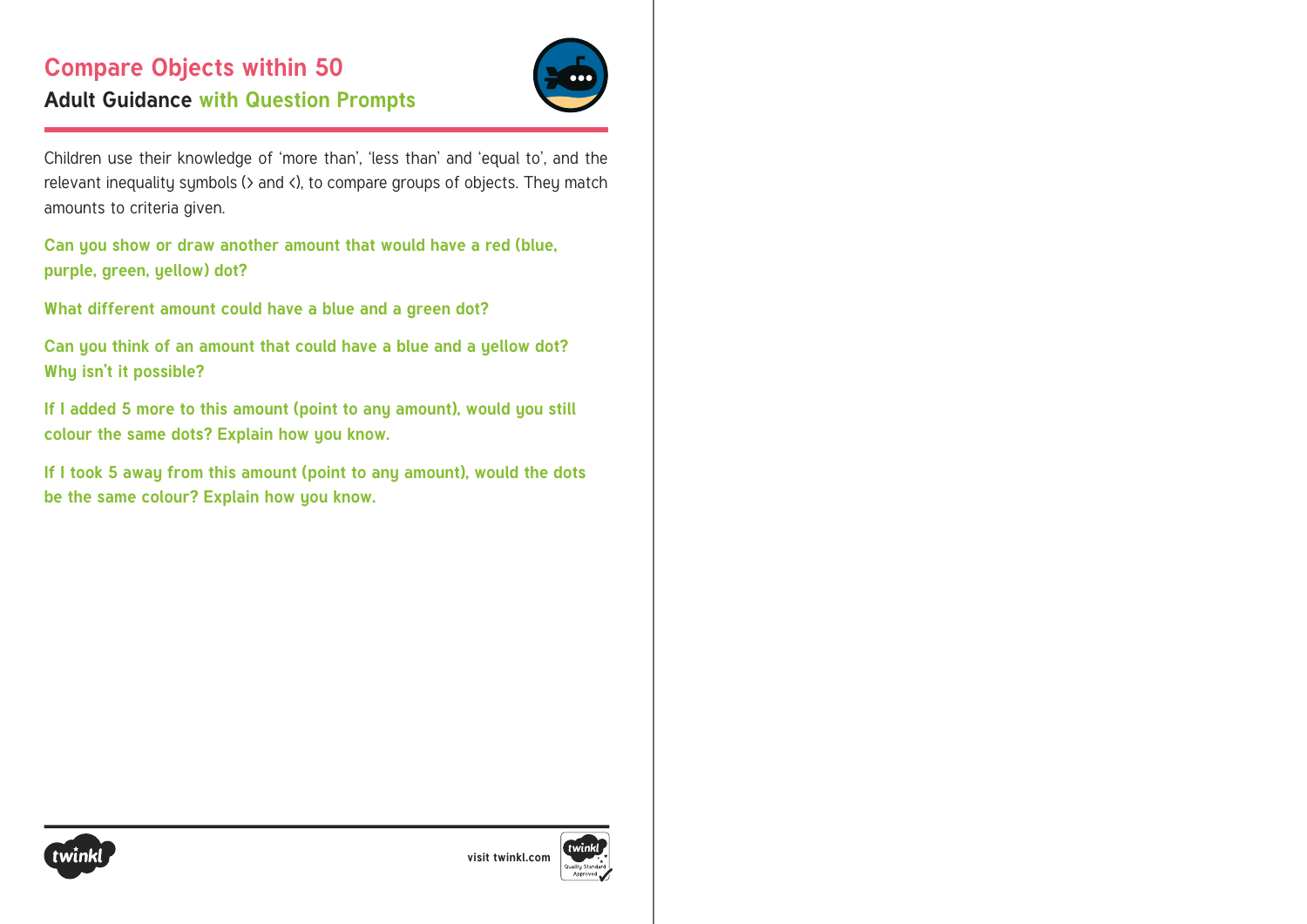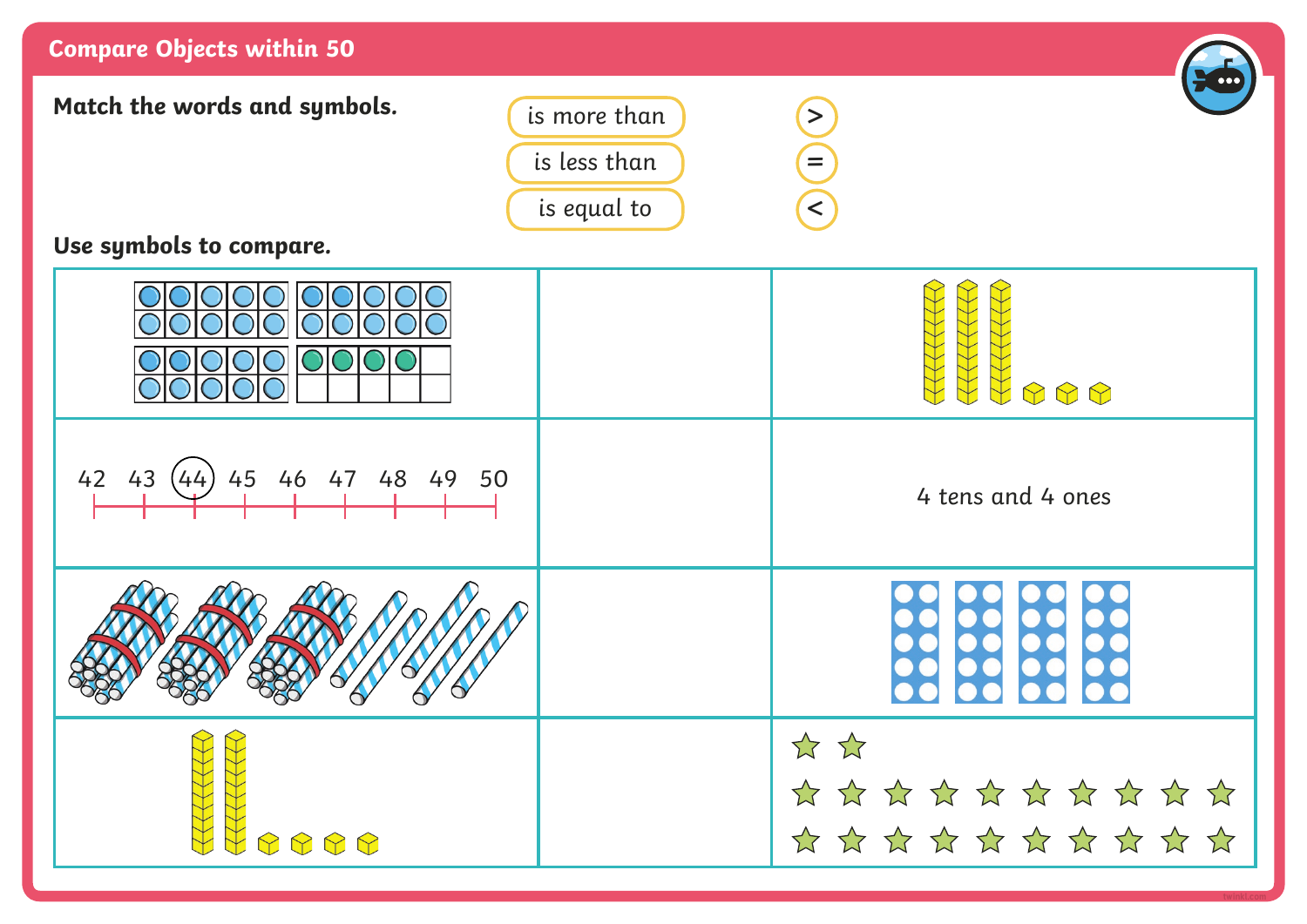#### **Compare Objects within 50**

**Complete the table.**

**Then, put a tick in the boxes which show less than 30.**